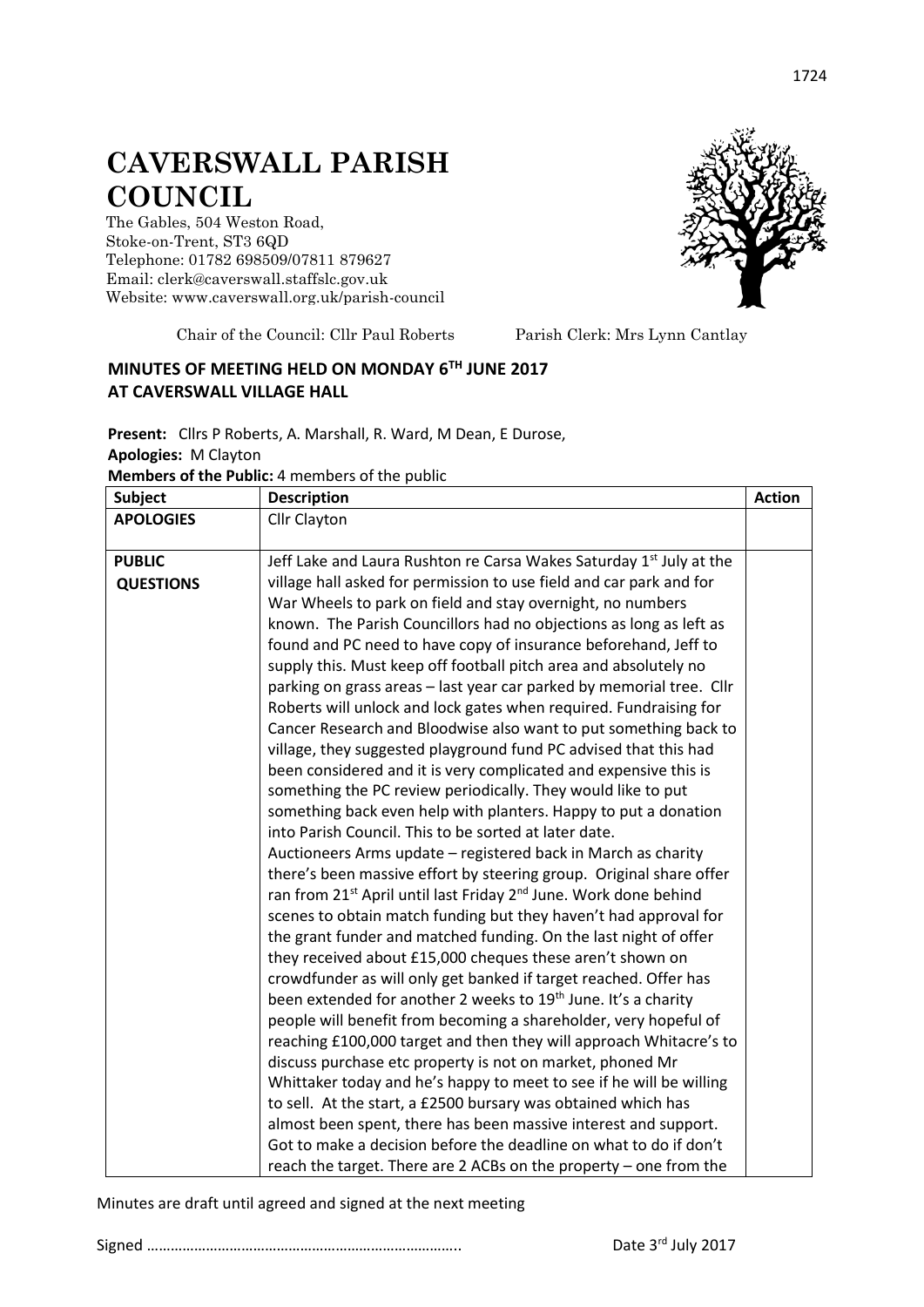| <b>Subject</b>         | <b>Description</b>                                                                                                                  | <b>Action</b> |
|------------------------|-------------------------------------------------------------------------------------------------------------------------------------|---------------|
|                        | community group and the other the PC so need to start thinking on                                                                   |               |
|                        | how to go forward if target not reached.                                                                                            |               |
|                        | Current fundraising pledged is approximately £76,000.                                                                               |               |
|                        | Cllr Ward who is on the steering group stated that the PC are                                                                       |               |
|                        | limited in supporting financially,                                                                                                  |               |
|                        | Cllr Roberts on behalf of the PC thanked all the members of the                                                                     |               |
|                        | steering committee for their hard work in trying to save the                                                                        |               |
|                        | Auctioneers.                                                                                                                        |               |
|                        | Robin MacDonald raised the matter of the £10,000.00 community                                                                       |               |
|                        | contribution which is part of the fine he has to pay re the                                                                         |               |
|                        | Enforcement proceedings he was advised by Cllr Roberts that this                                                                    |               |
|                        | could not be discussed in an open meeting. Robin was also advised                                                                   |               |
|                        | that investigations would have to be made by the PC regarding                                                                       |               |
|                        | involvement in a financial enterprise and that use any money,<br>when received, would need to be put before the whole village as it |               |
|                        | would need to be for the benefit of the whole village.                                                                              |               |
|                        | At this point in the meeting Cllr Roberts left the room regarding                                                                   |               |
|                        | the following planning matter                                                                                                       |               |
|                        | Robin MacDonald spoke about a new planning application he had                                                                       |               |
|                        | in with SMDC, Clerk advised no plans had been received to date.                                                                     |               |
|                        | Robin briefly outlined the application regarding filming,                                                                           |               |
|                        | photography, holiday lettings and small conferences at the Castle.                                                                  |               |
|                        | This would be an easy and good way to bring money into the                                                                          |               |
|                        | Castle. He stated that the Castle is the only listed building in the                                                                |               |
|                        | country that is banned from being used as a location for filming etc.                                                               |               |
|                        | If the PC have any concerns questions please get back to him.                                                                       |               |
|                        | Cllr Durose asked if he had starting the wellbeing centre Robin said                                                                |               |
|                        | they hadn't and that there was still lot of things to do before this is                                                             |               |
|                        | started i.e. filling in of the swimming pool before work on the car                                                                 |               |
|                        | park can be started which he said had to be done before the                                                                         |               |
|                        | wellbeing centre can go ahead.                                                                                                      |               |
|                        |                                                                                                                                     |               |
| <b>MINUTES</b>         | It was resolved that the minutes of the 2017 Annual Assembly and                                                                    |               |
|                        | the previous month's meeting were to be signed as a true and                                                                        |               |
|                        | correct record.                                                                                                                     |               |
| <b>DECLARATION OF</b>  | Cllrs Roberts, Durose and Ward re Planning matters                                                                                  |               |
| <b>INTEREST</b>        |                                                                                                                                     |               |
| <b>REPORTS</b>         | 73/17 County Councillor - One full council meeting since election                                                                   |               |
| <b>COUNTY/DISTRICT</b> | he is vice chair of Healthy Staffordshire, he has also confirmed that                                                               |               |
| <b>COUNCILLORS</b>     | he is supporting the 50mph reduction on the A520 from Cellarhead                                                                    |               |
|                        | to Cheadle.                                                                                                                         |               |
|                        | 74/17 District Councillor - no report                                                                                               |               |
|                        |                                                                                                                                     |               |
| HANDYMAN/              | Post has just gone on Facebook for Handyman.                                                                                        |               |
| <b>LENGTHSMAN</b>      |                                                                                                                                     |               |
| <b>MATTERS ARISING</b> | <b>HIGHWAYS ISSUES -</b>                                                                                                            |               |
| <b>FROM PREVIOUS</b>   | 75/17 - Grids and Drains                                                                                                            |               |
| <b>MEETINGS</b>        | Ongoing                                                                                                                             |               |
|                        |                                                                                                                                     |               |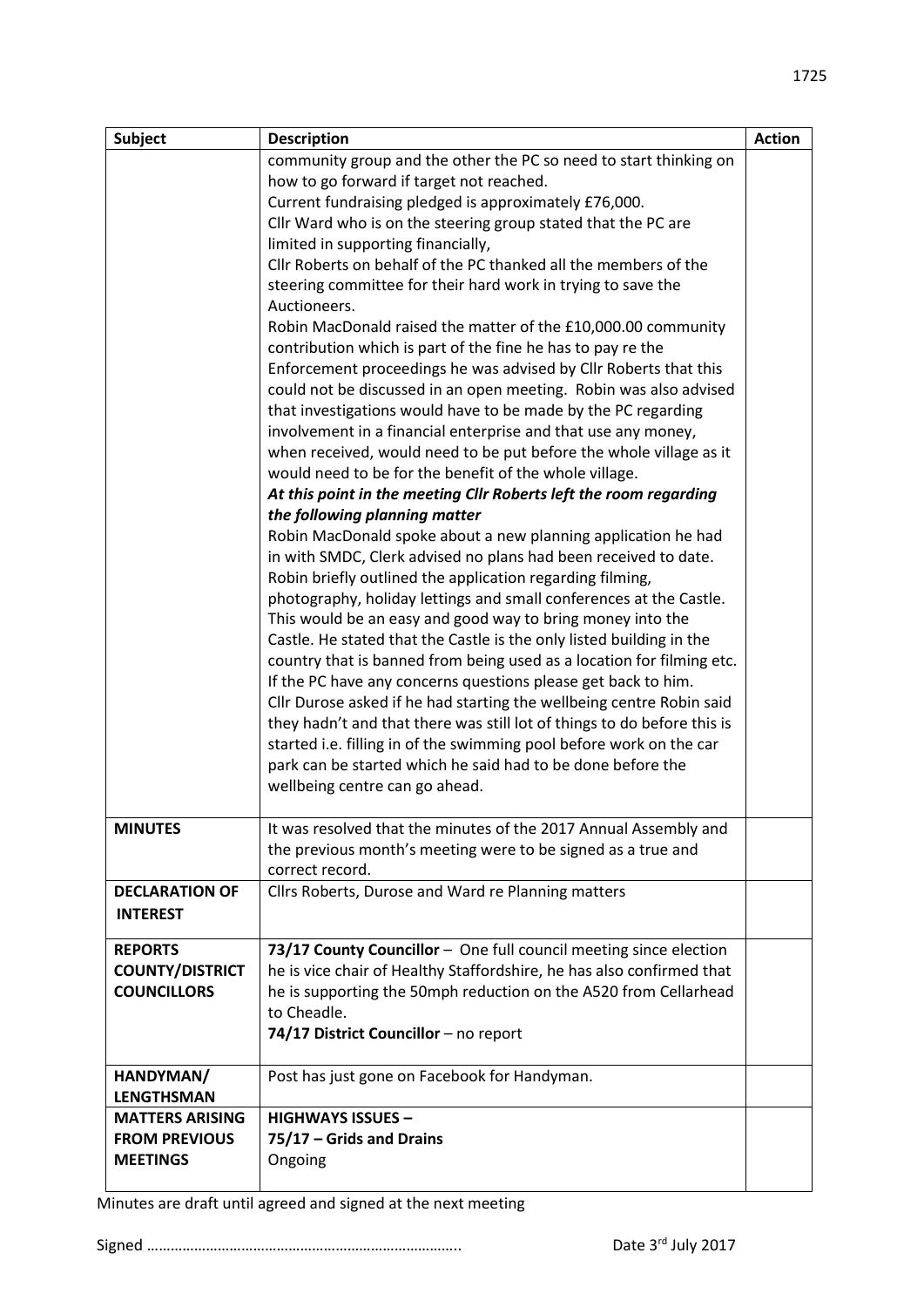| <b>Subject</b> | <b>Description</b>                                                              | <b>Action</b> |
|----------------|---------------------------------------------------------------------------------|---------------|
|                |                                                                                 |               |
|                | 76/17 - Footpaths                                                               |               |
|                | Clerk spoken to Dawn Plant at SCC Rights of Way re height of stiles             |               |
|                | - height of steps should not be this high. She will put in a request            |               |
|                | for an additional step to make easier.                                          |               |
|                | Cllr Roberts and Clerk had received an email re definitive map of               |               |
|                | public rights of way and the earlier downgrading of                             |               |
|                | bridleway/BOAT to footpath (Green Lane) at the end of Roughcote                 |               |
|                | Lane to A 520 and an application the Parish Council made in 2001                |               |
|                | to get the is upgrade back to bridleway/BOAT. Copy of this email                |               |
|                | to be sent to all Councillors and further investigation is required             | Clerk         |
|                | with SCC.                                                                       |               |
|                | Clerk has submitted application to SCC re Community Paths                       |               |
|                | Initiative 2017-18                                                              |               |
|                | 77/17 - Bus Shelter by Scout Hut                                                |               |
|                | (62/17, 46/17, 30/17, 18/17, 05/17, 151/16, 138/16, 120/16,<br>103/16           |               |
|                | It was agreed that a working party undertakes the painting and                  |               |
|                | tidying of the bus shelter area on 17 <sup>th</sup> June at 10am to paint and   |               |
|                | tidy. At the same time a new planter is to be installed by the                  |               |
|                | Caverswall road sign. Cllr Marshall to obtain the necessary                     | AM            |
|                | materials.                                                                      |               |
|                | Clerk to put post on Facebook asking for volunteers to help.                    | Clerk         |
|                | 78/17 - Car Park Access Barriers - Height warning signs                         |               |
|                | (63/17, 48/17, 32/17, 20/17, 08/17, 153/16, 141/16, 126/16,                     |               |
|                | 113/16                                                                          |               |
|                | Ongoing                                                                         |               |
|                | 79/17 - St Peters Church - Condition of the church yard                         |               |
|                | $(64/17, 49/17, 33/17, 21/17, 09/17, 154/16)$                                   |               |
|                | Ongoing                                                                         |               |
|                | 80/17 - Trees along The Dams                                                    |               |
|                | (65/17, 50/17, 34/17, 22/17, 10/17)                                             |               |
|                | Clerk has spoken to Jane Owen at N&J Trees she will get Nigel to                |               |
|                | check the two trees and report back with action needed and if                   |               |
|                | necessary with replacement costs.                                               |               |
|                | 81/17 - Access to bus stop in The Square                                        |               |
|                | (66/17, 51/17)                                                                  |               |
|                | Still with Cllr Ward to speak to David Greatbach.                               | <b>RW</b>     |
|                | 82/17 - Playing fields/bollards village hall                                    |               |
|                | (69/17, 54/17)                                                                  |               |
|                | Cllr Marshall awaiting on cost but will probably be around                      |               |
|                | £700-800 for 3 galvanised posts. He has spoken to member of                     |               |
|                | Village Hall committee and no one knows anything about this.                    |               |
|                | Clerk checked records and the minutes of the meeting between the                |               |
|                | PC and the Village Hall on 2 <sup>nd</sup> March 2015 clearly state that it was | Clerk         |
|                | agreed these would be installed, Clerk to supply a copy of these                | <b>RW</b>     |
|                | minutes to Cllr Ward who will attend the Village Hall meeting                   |               |
|                | tomorrow night, Tuesday 6 <sup>th</sup> June.                                   |               |
|                |                                                                                 |               |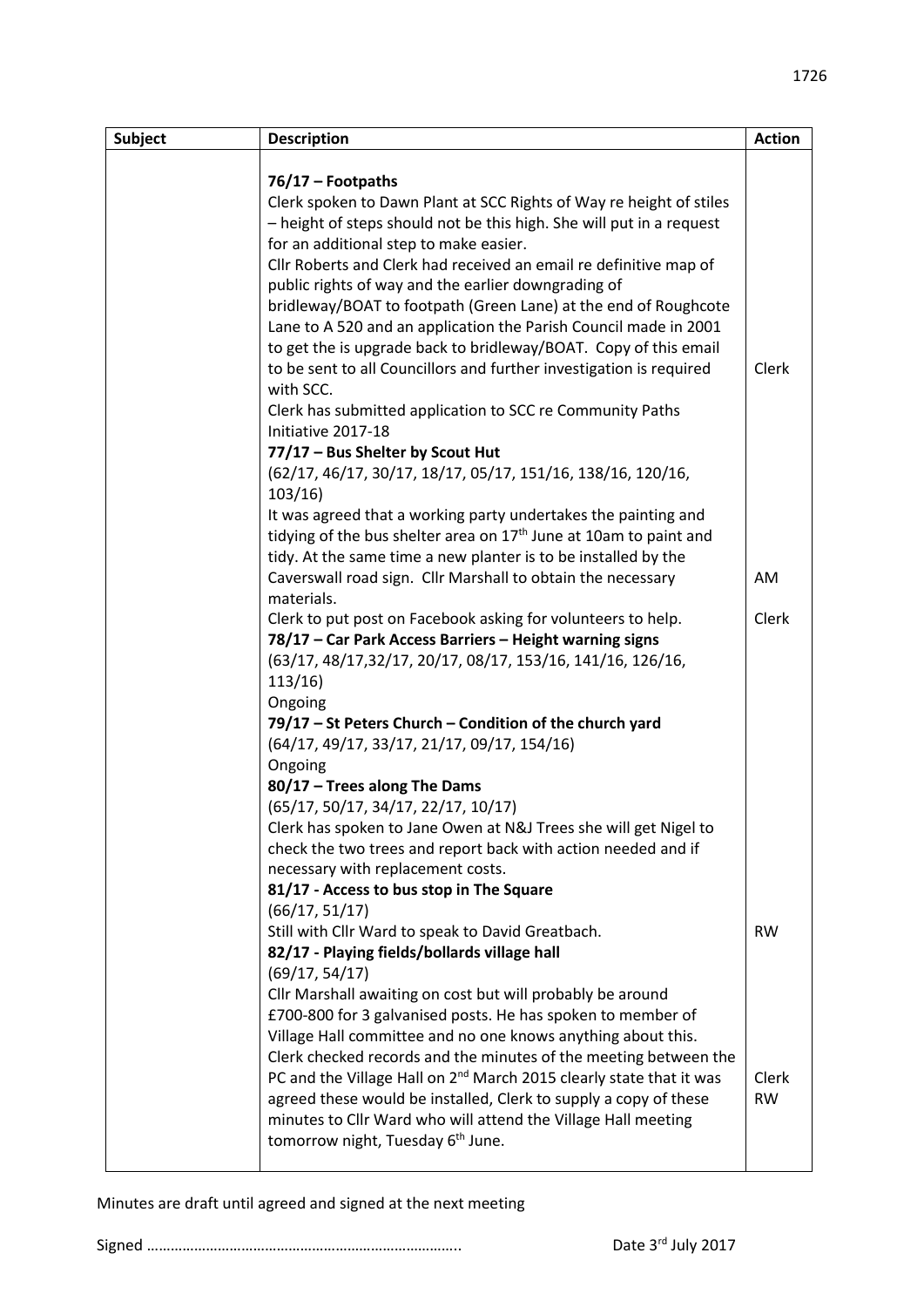| <b>Subject</b>                    | <b>Description</b>                                                                                                                                                                                                                                                                                                                                                                                                                                                                                                                                                                                                                                                                                                                                                                                                                                                                                                 | <b>Action</b>               |
|-----------------------------------|--------------------------------------------------------------------------------------------------------------------------------------------------------------------------------------------------------------------------------------------------------------------------------------------------------------------------------------------------------------------------------------------------------------------------------------------------------------------------------------------------------------------------------------------------------------------------------------------------------------------------------------------------------------------------------------------------------------------------------------------------------------------------------------------------------------------------------------------------------------------------------------------------------------------|-----------------------------|
|                                   | 83/17 Village Signs - Caverswall<br>Cllr Marshall has spoken to various companies but before quotes<br>can be given they need further details of what we want $-$ i.e.<br>design etc. Suggestion of the wooden gate entry is to be further<br>considered Cllr Roberts to speak to John Rushton about this.<br>Clerk also to speak to SMDC, as they are responsible for Village<br>signage to see if they will replace the existing ones and if so can we<br>decide on what is put on them.<br>84/17 Millennium Garden-<br>Cllr Durose advised that a large pile of rubbish (about 3 trailer load)<br>needs moving which is currently by the fence on the playing fields.<br>Cllr Ward to find out who is now the CC Portfolio Holder for Parks.<br>Cllr Marshall suggested speaking to Moorland Waste to see what<br>cost would be involved in disposing of this at their site. Clerk to<br>speak to Ann Wagstaff. | Clerk<br><b>RW</b><br>Clerk |
|                                   | <b>Unresolved Items: None</b>                                                                                                                                                                                                                                                                                                                                                                                                                                                                                                                                                                                                                                                                                                                                                                                                                                                                                      |                             |
| <b>CORRESPONDENCE</b>             | <b>TSB</b><br><b>Bank Statement</b>                                                                                                                                                                                                                                                                                                                                                                                                                                                                                                                                                                                                                                                                                                                                                                                                                                                                                |                             |
| <b>FINANCE</b>                    | 85/17 - Accounts<br>Payments:<br>The following accounts were approved for payment: -<br>Mrs L Cantlay - Clerk Salary and Expenses - June<br>£257.31<br>Town & Country Services - May invoice<br>£576.00<br>Caroline Hulse - Internal Audit Fee 2016/17<br>£120.00 *<br>Ross Nicholls - Handyman - March/April<br>£ 97.28<br>TOTAL PAYMENTS THIS MONTH - £1050.59<br>- indicates payments to be made via Internet Banking Faster<br>Payment, approved at meeting.<br>Transfer: Receipts:<br>Bank Interest – June interest not due until 9 <sup>th</sup> June<br>SCC - Grass cutting payment 2016/17 - £871.87<br>SCC- Lengthsman payment 2016/17 - £699.00<br>SMDC - Lengthsman payment 2016/17 - £400.00<br>Total Receipts - £1970.87<br>Bank Accounts (after any payment or receipts made):<br>Current Account - £1108.96<br>Instant Access Account - £10,700.83<br>Contingency Account - £12,110.34              |                             |
| <b>PLANNING</b><br><b>MATTERS</b> | 86/17<br><b>Applications:</b><br>SMD/2017/0245 - Caverswall Castle - Proposed new timber gates<br>to pedestrian walkway to replace existing metal gates - No<br>Objection as long as in keeping with the Castle                                                                                                                                                                                                                                                                                                                                                                                                                                                                                                                                                                                                                                                                                                    | Clerk                       |